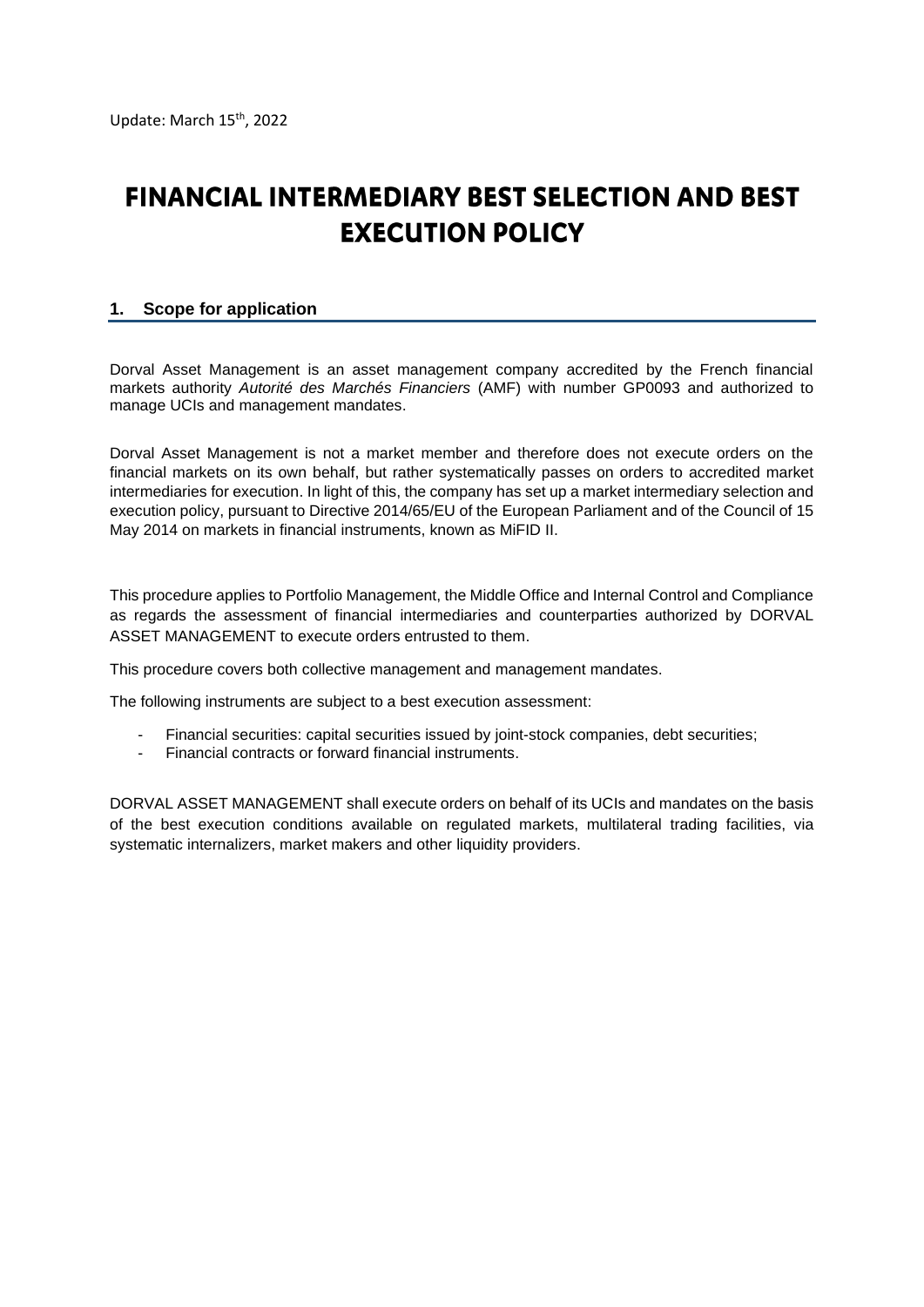## **2. Main principles**

**DORVAL ASSET MANAGEMENT will take all reasonable steps to obtain the best possible result for all portfolios managed (UCITS and management mandates) during order execution, pursuant to measures set out in the French Monetary and Financial Code.**

2.1 Conditions for selecting and assessing authorized financial intermediaries and counterparties

At this stage, we place orders relative to the UCITS and mandates we manage via a network of intermediaries.

DORVAL ASSET MANAGEMENT can only select a financial intermediary if a legal agreement complying with current regulation has been signed with it.

Pursuant to applicable regulation, DORVAL ASSET MANAGEMENT has set up a program to select market intermediaries that differs depending on the type of relationship between DORVAL ASSET MANAGEMENT and the counterparty. DORVAL ASSET MANAGEMENT relies on market intermediaries for execution services and research services, while other brokers provide only execution services.

Applying the scope set out above, Portfolio Management, the Middle Office and Compliance each set out scores out of 20 for every financial intermediary and counterparty currently used over a period of 6 to 12 months from the date of the previous financial intermediary and counterparty selection committee meeting.

Following this period, another financial intermediary and counterparty selection committee meeting is held, where the various scores and their arithmetical average for each financial intermediary and counterparty are presented. These averages are used to divide financial intermediaries and counterparties into the three groups below and ascertain the new updated list of financial intermediaries and counterparties authorized by DORVAL ASSET MANAGEMENT:

- a group of brokers that are selected (average of 12/20 and over): DORVAL ASSET MANAGEMENT maintains these financial intermediaries and counterparties on its list;

- a group of brokers that are preselected/under observation (average of at least 8/20 but less than 12/20): DORVAL ASSET MANAGEMENT flags and monitors these financial intermediaries and counterparties;

- a group of brokers that are excluded (average of 8/20 and under): DORVAL ASSET MANAGEMENT removes them from its list of financial intermediaries and counterparties.

This list of authorized financial intermediaries and/or counterparties is made available to all staff at DORVAL ASSET MANAGEMENT.

During the year, a broker may undergo a trial period and join the list of authorized brokers via the following process.

The Head of Portfolio Management or a representative of Portfolio Management with prior approval from the Head of Portfolio Management sends an email to the Compliance, Internal Control and Risk department, stipulating: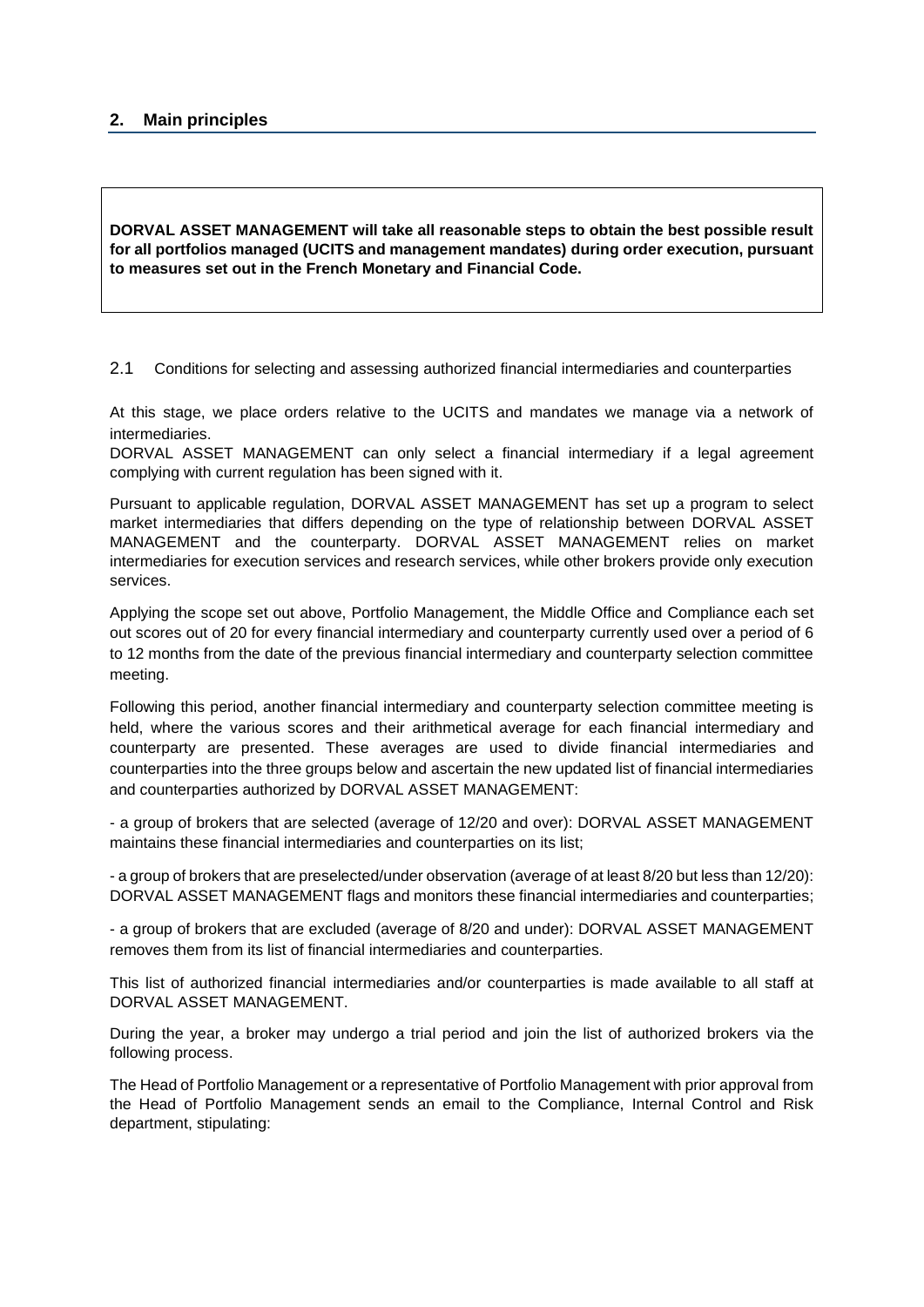- Name of intermediary
- Contact details i.e. name, email address, phone number
- Financial instruments involved
- Strategy in question
- Type of service offered (execution or research only, call, corporate access, conference)
- Reason for request
- Indication of annual cost of service (if available)
- Test period

The intermediary selection process has been in place at DORVAL ASSET MANAGEMENT for several years and the quality of order execution was already a major criterion in our procedure.

We have rounded out this process and now require our intermediaries to provide details on their commitment to ensuring the best possible execution for our orders.

We should also note that DORVAL ASSET MANAGEMENT is classified by its intermediaries as a professional client and not an eligible counterparty.

#### 2.2 The brokers committee

The financial intermediary and counterparty selection committee is in charge of managing the process for selecting and assessing these providers. It is chaired by DORVAL ASSET MANAGEMENT's senior management and includes portfolio managers, analysts and a representative from the Compliance, Internal Control and Risk department.

This committee is responsible for:

- Determining the list of authorized financial intermediaries and counterparties;
- Analyzing changes in volumes per intermediary, and by type of financial instrument;
- Issuing an opinion on the overall quality of service for each intermediary by assessing the scores awarded by each department i.e. Portfolio Management, Middle Office, Compliance.

Committees (execution and research) are responsible for deciding whether to keep or remove each intermediary selected on the list for the following period (best selection).

Decisions taken during these committee meetings must be applied two weeks after they are held.

After the committee meeting, the new list of authorized financial intermediaries and counterparties is approved by management and sent to all portfolio managers and the Middle Office.

#### 2.3 Criteria on order execution

DORVAL ASSET MANAGEMENT takes all the necessary steps to ensure that orders are executed in the best interests of its clients while not compromising market integrity, by taking on board criteria related to price, liquidity and order execution times.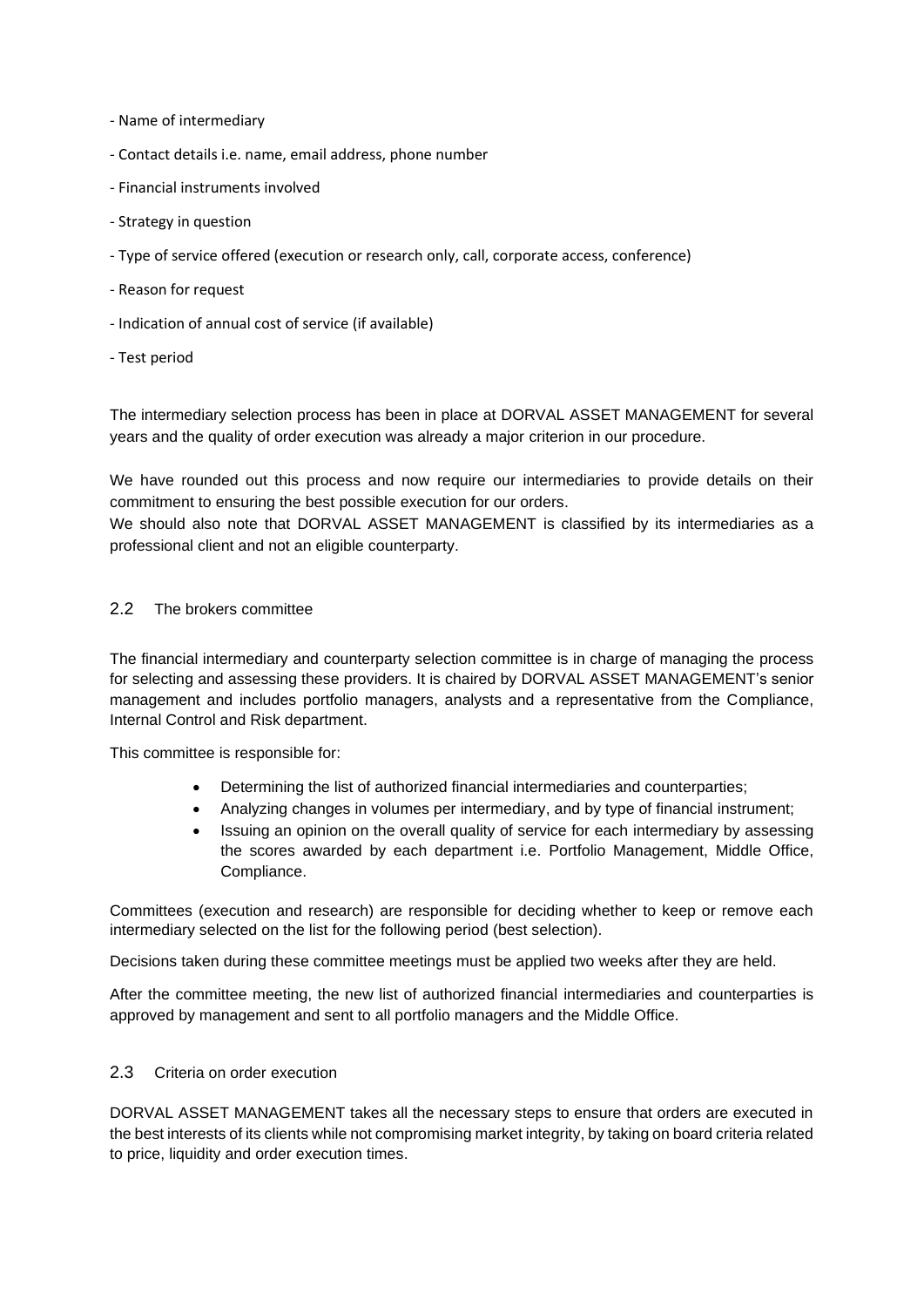These provisions include procedures adapted to suit the type of financial instruments and hence the type of market on which they are traded. DORVAL ASSET MANAGEMENT therefore endeavors to select the best intermediary to execute orders on the markets for each order placed by Portfolio Management teams and strives to ensure the traceability of all features of its execution.

| <b>Financial</b><br><b>instruments</b>  | <b>Strategy for achieving best possible execution</b><br>& selection of intermediaries                                     | <b>Selection criteria</b>                                                         |
|-----------------------------------------|----------------------------------------------------------------------------------------------------------------------------|-----------------------------------------------------------------------------------|
| <b>Shares and equivalent securities</b> |                                                                                                                            |                                                                                   |
| Equities                                | Orders are sent to intermediaries selected on the basis of<br>the broker's geographical region or specialty in particular. | Depending on broker's<br>geographical region or<br>specialty, liquidity and price |
| <b>ETF</b>                              | Orders are sent to selected intermediaries                                                                                 | Depending on broker's<br>geographical region or<br>specialty, liquidity and price |
| Interest-rate and credit instruments    |                                                                                                                            |                                                                                   |
| <b>Bonds</b>                            | Competitive process between several authorized<br>counterparties                                                           | Depending on broker's<br>geographical region or<br>specialty, liquidity and price |
| Money-market<br>instruments             | Competitive process between several authorized<br>counterparties                                                           | Depending on broker's<br>geographical region or<br>specialty, liquidity and price |
| <b>Derivatives products</b>             |                                                                                                                            |                                                                                   |
| Listed derivatives                      | Orders are sent to selected intermediaries                                                                                 | Depending on broker's<br>geographical region or<br>specialty, liquidity and price |

### 2.4 Execution venues

DORVAL ASSET MANAGEMENT's set-up is based on the best selection of financial intermediaries and is designed to ensure that orders placed are sent to regulated reference markets or multilateral trading facilities, depending on the best execution conditions available.